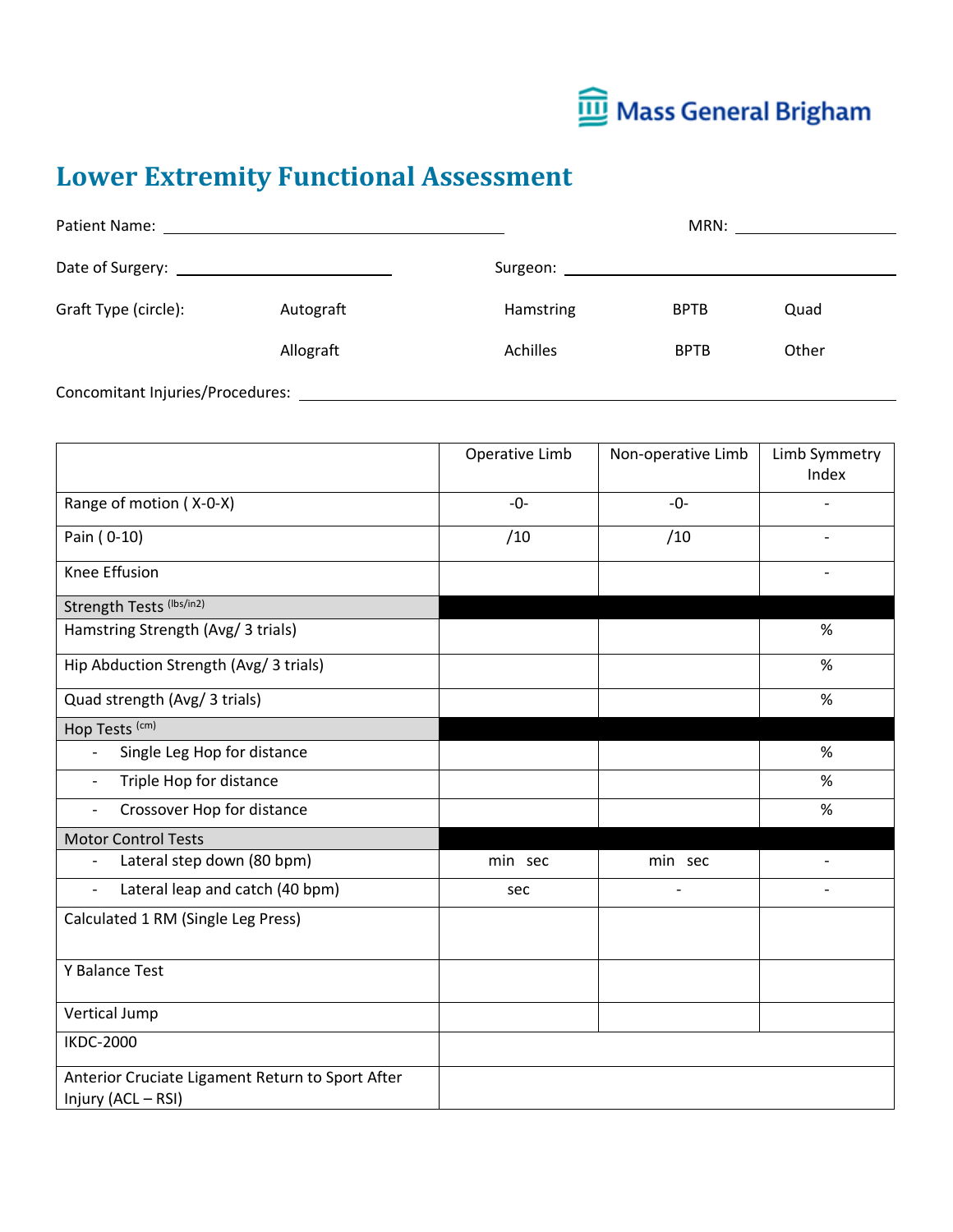## **Explanation of Tests:**

**Pain** is recorded as an average value over the past 2 weeks, from 0-10. 0 is absolutely no pain, and 10 is the worst pain ever experienced.

**Knee Effusion** is tested using the Modified Stroke Test. An upstroke is applied to medial side of knee, followed by downstroke on lateral side. The therapist observes for movement of fluid with each stroke.

- 0: no wave produced with downward stroke
- Trace: small wave of fluid on medial side of knee
- 1+: large bulge of fluid on medial side of knee with downstroke
- 2+: Effusion returns to medial side of knee without downstroke
- 3+: inability to move effusion from medial side of knee

**Gluteus Medius strength** is measured using a handheld dynamometer. The patient is positioned in side lying with the test knee is full extension and the test hip in slight extension. The HHD is placed just proximal to the lateral malleolus. The patient is instructed to apply a maximal isometric effort force against the HHD and the average of 3 trials is recorded for each limb.

**Quadriceps strength** is measured using a handheld dynamometer. The patient is secured in 60 degrees of knee flexion and the HHD is placed between the patient's tibia and the resistance arm, 1 inch proximal to the midline between the malleoli. The patient is instructed to apply a maximal isometric effort force against the HHD and the average of 3 trials is recorded for each limb. If available ISOKINETIC CON-CON @ 60, 180, and 240 degrees/sec, 90-30 degrees of ROM.

**Hamstring strength** is measured using a handheld dynamometer. The patient is secured in 60 degrees of knee flexion and the HHD is placed between the patient's lower leg and the resistance arm, 1 inch proximal to the midline between the malleoli. The patient is instructed to apply a maximal isometric force against the HHD and the average of 3 trials is recorded for each limb. If available ISOKINETIC CON-CON @ 60, 180, and 240 degrees/sec, 90-30 degrees of ROM.

**Timed Lateral Step down** is performed on a step high enough to encourage the patient to achieve 60 degrees of knee flexion when the heel contacts the ground. The patient performs continuous single leg squats off the step with their hands on the hips to the beat of an 80 bpm metronome. Each click of the metronome signals the athlete to flex or extend the knee. The patient is instructed to maintain neutral limb alignment and the test is timed until the patient demonstrates three faulty movement pattern strikes, the patient reports pain, the inability to continue or reaches 180 seconds. A strike includes knee valgus, loss of balance, missing the beat of the metronome or hands coming off the hips. The total time is recorded prior to obtaining 3 strikes for each limb.

**Hop testing** is performed per standardized testing guidelines. The furthest hop is recorded to the nearest centimeter for each limb. Single-leg hop for distance, triple hop for distance and crossover hop for distance are measured from the heel.

**Lateral Leap and Catch** is performed by placing two lines on the floor set at a distance of 60% of the patient's body height. The patient is instructed to jump unilaterally from one foot to the other keeping to the beat of a 40 bpm metronome. The test is timed for 60 seconds or the test is timed until the patient demonstrates three faulty movement pattern strikes. A strike includes knee valgus, pelvic drop, not reaching the line or significant loss of balance.

**Y Balance Test** is performed per standardized testing guidelines. The average of 3 trials is recorded to the nearest centimeter for each limb.